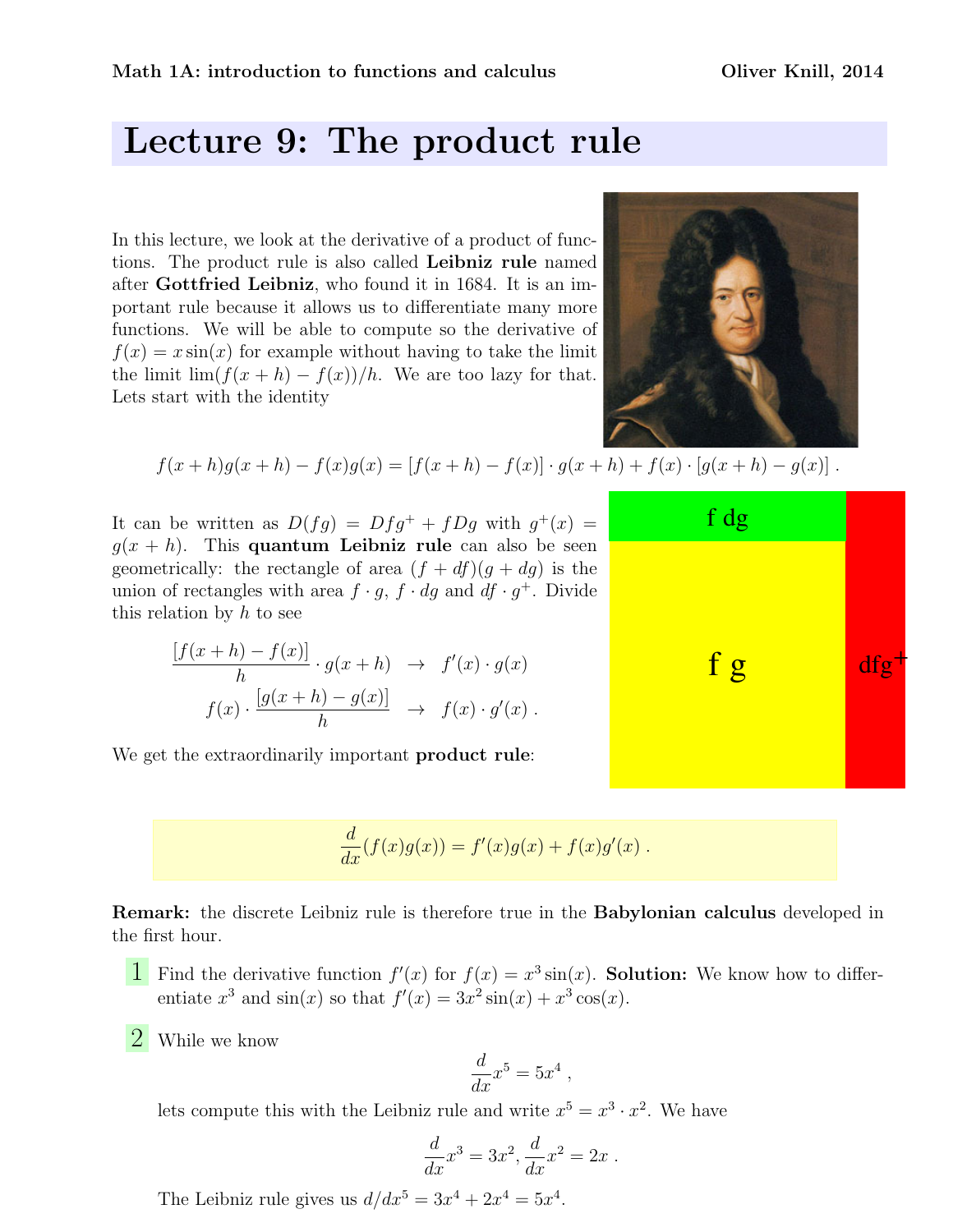3 Lets look at a few derivatives related to functions where we know the answer already but where we can check things using the product formula:

- $\frac{d}{dx}(x^3 \cdot x^5)$
- $\frac{d}{dx}e^{3x}e^{5x}$
- $\bullet$   $\frac{d}{da}$  $dx$  $\sqrt{x}/\sqrt{x}$
- $\frac{d}{dx}$  sin(x) cos(x)

Before we look at the quotient rule which allows to differentiate  $f(x)/g(x)$  we can also write the later as  $f(x) \cdot 1/g(x)$  and use a rule telling us how to differentiate  $1/g(x)$ . This is the reciprocal rule:

If 
$$
g(x) \neq 0
$$
, then  

$$
\frac{d}{dx} \frac{1}{g(x)} = \frac{-g'(x)}{g(x)^2}.
$$

In order to see this  $h = 1/g$  and differentiate the equation  $1 = g(x)h(x)$  on both sides. The product rule gives  $0 = g'(x)h(x) + g(x)h'(x)$  so that  $h'(x) = -h(x)g'(x)/g(x)$  $-g'(x)/g^2(x)$ .

4 Find the derivative of  $f(x) = 1/x^4$ . Solution:  $f'(x) = -4x^3/x^8 = -4/x^5$ . The same computation shows that  $\frac{d}{dx}x^n = nx^{n-1}$  holds for all integers n.

The formula  $\left| \frac{d}{dx} x^n = n x^{n-1} \right|$  holds for all integers *n*.

The **quotient rule** is obtained by applying the product rule to  $f(x) \cdot (1/g(x))$  and using the reciprocal rule:

If  $q(x) \neq 0$ , then d  $dx$  $f(x)$  $g(x)$ =  $[f'(x)g(x) - f(x)g'(x)]$  $g^2(x)$ .

5 Find the derivative of  $f(x) = \tan(x)$ . Solution: because  $\tan(x) = \sin(x)/\cos(x)$  we have

$$
\tan'(x) = \frac{\sin^2(x) + \cos^2(x)}{\cos^2(x)} = \frac{1}{\cos^2(x)}.
$$

6 Find the derivative of  $f(x) = \frac{2-x}{x^2+x^4+1}$ . Solution. We apply the quotient rule and get  $[(-1)x^2 + x^4 + 1 + (2 - x)(2x + 4x^3)]/(x^2 + x^4 + 1).$ 

Here are some more problems with solutions: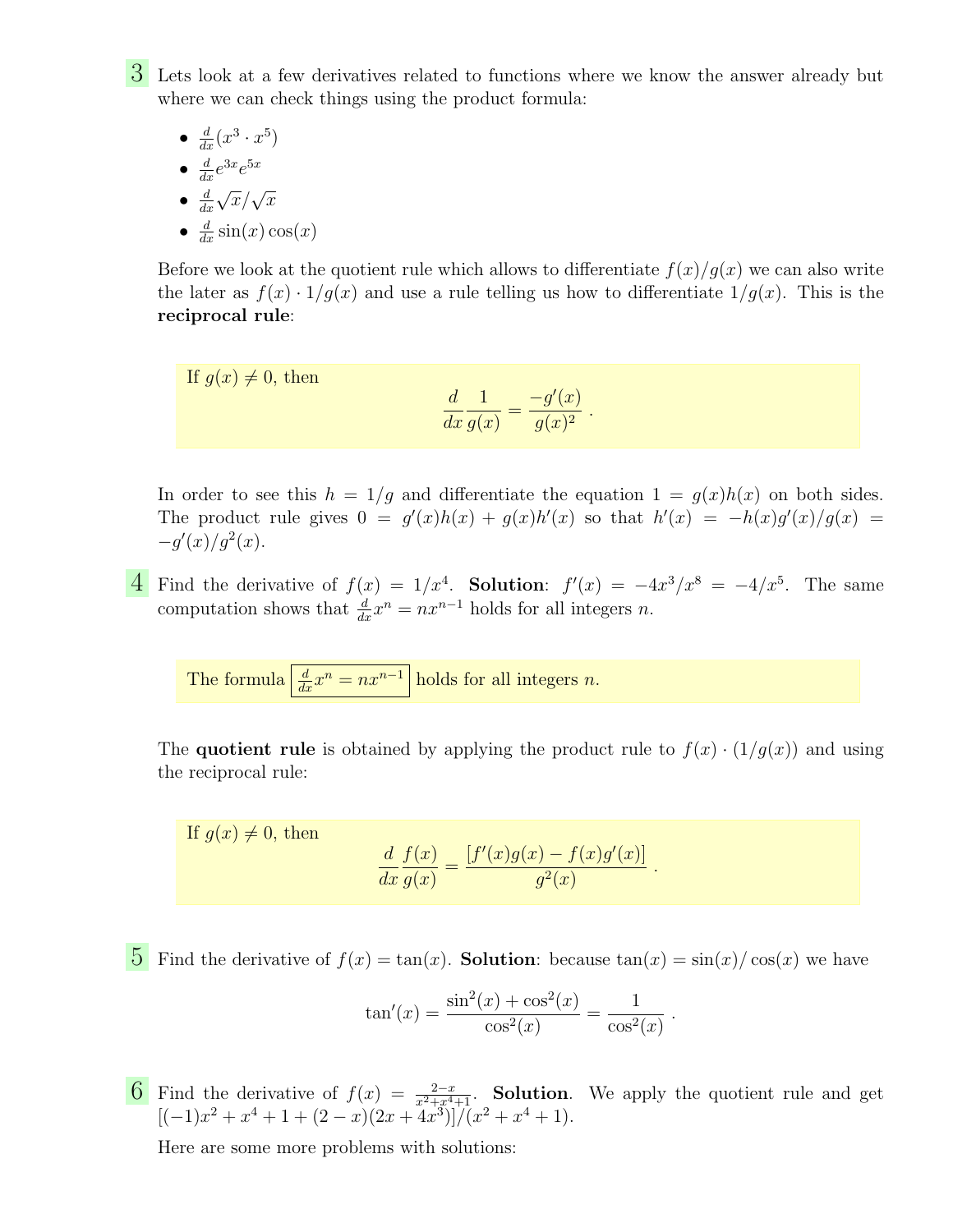T Find the second derivative of  $tan(x)$ . Solution. We have already computed  $tan'(x)$  =  $1/\cos^2(x)$ . Differentiate this again with the quotient rule gives

$$
\frac{-\frac{d}{dx}\cos^2(x)}{\cos^4(x)}.
$$

We still have to find the derivative of  $\cos^2(x)$ . The product rule gives  $\cos(x)\sin(x)$  +  $\sin(x)\cos(x) = 2\cos(x)\sin(x)$ . Our final result is

$$
2\sin(x)/\cos^3(x).
$$

8 A cylinder has volume  $V = \pi r^2 h$ , where r is the radius and h is the height. Assume the radius grows like  $r(t) = 1 + t$  and the height shrinks like  $1 - \sin(t)$ . Does the volume grow or decrease at  $t = 0$ ?

**Solution:** The volume  $V(t) = \pi(1+t)^2(1-\sin(t))$  is a product of two functions  $f(t) =$  $\pi(1+t)^2$  and  $g(t) = (1-\sin(t))$ . We have  $f(0) = 1, g'(0) = 2, f'(0) = 2, g(0) = 1$ . The product rule gives gives  $V'(0) = \pi 1 \cdot (-1) + \pi 2 \cdot 1 = \pi$ . The volume increases in volume at first.

 $\overline{9}$   $\alpha(t)$ ,  $b(t)$ ,  $h(t)$  into the formula for V and compute the On the Moscow papyrus dating back to 1850 BC, the general formula  $V = h(a^2 + ab + b^2)/3$  for a truncated pyramid with base length  $a$ , roof length  $b$  and height  $h$ appeared. Assume  $h(t) = 1 + \sin(t)$ ,  $a(t) = 1 + t$ ,  $b(t) =$  $1 - 2t$ . Does the volume of the truncated pyramid grow or decrease at first? Solution. We could fill in derivative using the product rule. A bit faster is to write  $f(t) = a^2 + ab + b^2 = (1+t)^2 + (1-3t)^2 + (1+t)(1-3t)$ and note  $f(0) = 3, f'(0) = -6$  then get from  $h(t) =$  $(1+\sin(t))$  the data  $h(0) = 1$ ,  $h'(0) = 1$ . So that  $V'(0) =$  $(h'(0) f(0) - h(0) f'(0))/3 = (1 \cdot 3 - 1(-6))/3 = -1.$  The pyramid shrinks in volume at first.



10 We pump up a balloon and let it fly. Assume that the thrust increases like t and the resistance decreases like  $1/\sqrt{1-t}$  since the balloon gets smaller. The distance traveled is f(t) =  $t/\sqrt{1-t}$ . Find the velocity  $f'(t)$  at time  $t = 0$ .